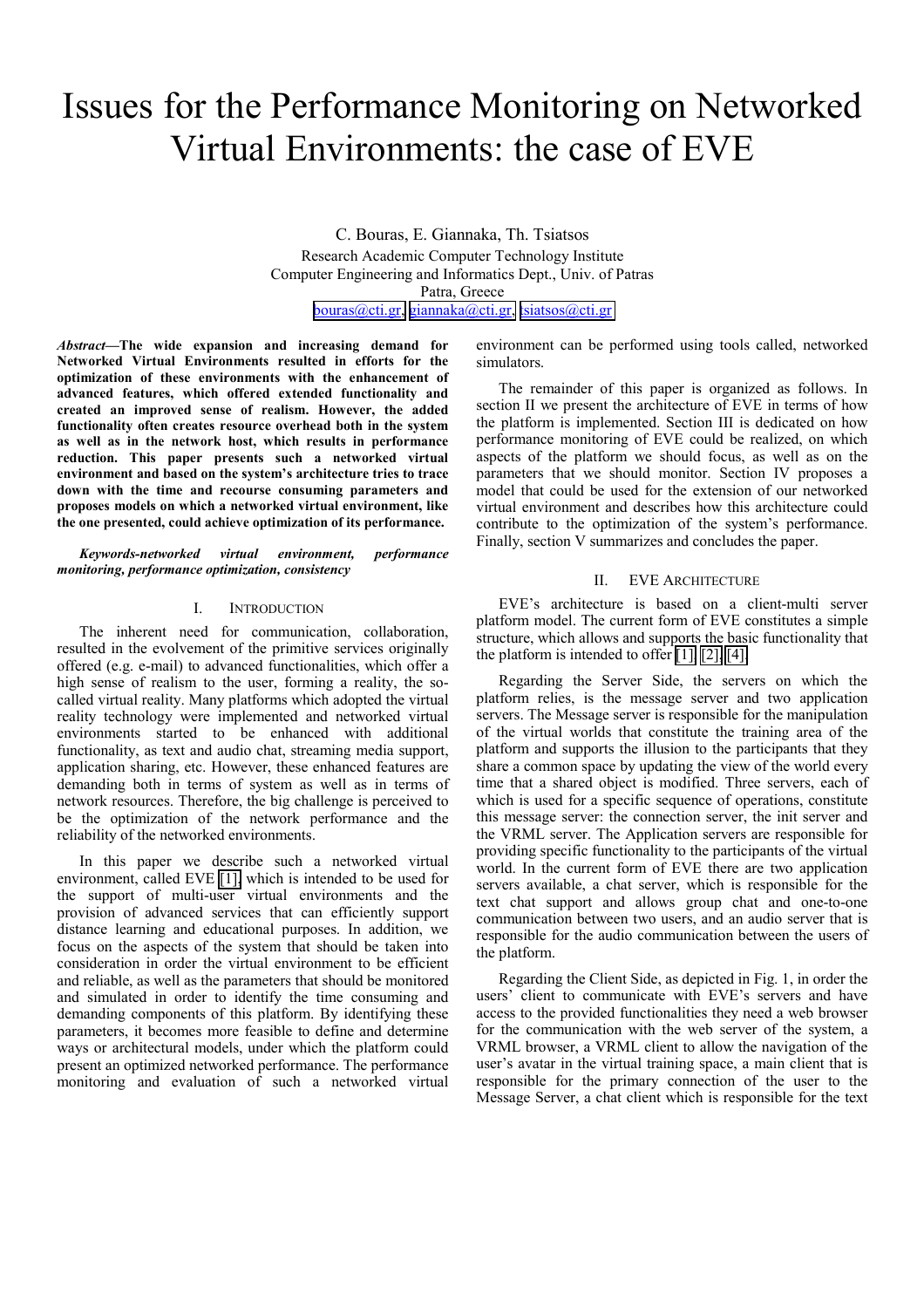chat communication between the users of the same virtual space and an audio client that allows the audio communication between participants.

For the transmission of the packets and the achievement of the communication of the connected clients with the host servers there are three types of communication supported in EVE, each of which is found to be optimum for a certain kind of messages [\[11\].](#page-3-0) We categorized the messages exchanged in the EVE communication platform in the following categories: a) the messages related with the initialization of the virtual world and the initial connection of a client to a server as well as the messages exchanged between the servers of the platform, b) the position messages that are related with the avatars' position in the virtual environment and finally c) the important messages, which correspond to messages that are vital for the consistency of the networked virtual environment. For simplicity reasons, we consider as important messages all messages except for the position messages. The connection types supported by EVE are the following: A) TCP Communication that is characterized by reliability in the transmission of information packets. For the EVE platform, this type of communication is selected for the server-to-server communication as well as for the initial connection of a client to the message server, where the current status of the world is transmitted. B) Simple UDP Communication that is characterized by the high speed in the transmission of the information packets. However, it cannot assure the reliable and correct delivery of the data packets. Therefore, this type of communication is selected for the transmission of messages that their possible failure in delivery does not imply a severe impact on the consistency of the virtual world. Such messages are the position messages. C) UDP with one-way acknowledgement, which is characterized by reliability, safety and a timely delivery. Therefore, a UDP connection with oneway acknowledgement was implemented for the support of the previously described important messages. The loss of these messages could have catastrophic results for the communication and interaction in the framework of the networked virtual environment. The architecture of EVE is presented in Fig.1.



Figure 1. EVE's architecture

# III. PERFORMANCE MONITORING ON EVE

Up to this stage of development of the EVE platform, we mainly focused on the implementation and integration of advanced services. However, even though the functionality is successfully enhanced in each virtual, what matters most is the efficiency and the reliability that the platform presents under the network pressure and the system limitations. For this reason, we need to monitor the networking performance of the platform, to identify the boundaries in which the platform operates efficiently and trace down the factors that they can generate a performance downgrade in order to be able to deal with them.

#### *A. Constraints to performance*

The performance of EVE is affected by two main factors: the characteristics of the network that hosts each client-server connection and the architectural model of the system. In particular, and regarding the network host, the main constraints to the platform's performance [\[8\]](#page-3-0) is the bandwidth, which can cause bottlenecks, collisions along with loss of information and the delays that cause problems in the distribution and synchronization of the interactions between the participants and the platform.

As far as it concerns the constraints that affect the platform's performance from the system's point of view, the load is focused on the following parameters [\[10\]:](#page-3-0) a) the inefficient management of the platform's resources which causes overload and processing delays, b) The inability of the system to react and handle efficiently the case of a possible failure and c) the overload, which arises when the number of the participants exceeds the platform's potentialities.

On the one hand, the network characteristics are unpredictable and thus, it is difficult to promise that all the client-server connections will be handled equally. On the other hand, the architectural model on which EVE is based, could be extended to provide high quality of service, reliability and high network performance in general.

### *B. Aspects of the EVE architecture*

What is essential and vivid for a networked virtual environment is the maintenance of consistency on what the participating clients view and what has really happened in the virtual worlds. This consistency depends on a number of factors and how efficiently these factors are managed by the system's architectural model [\[12\].](#page-3-0)

**Resource Utilization:** This factor corresponds to the way that the networked virtual environment is designed to distribute and dispense its available resources. There are cases, where the system favors certain procedures over others, having as a result the downgrade of some information or operations that are more valuable and vital to the end user.

**Consistency of the virtual environments:** This aspect is related to the manipulation, the update and the timely delivery of the shared events that are modified in the Virtual Environment in order to maintain the consistency for all connected clients.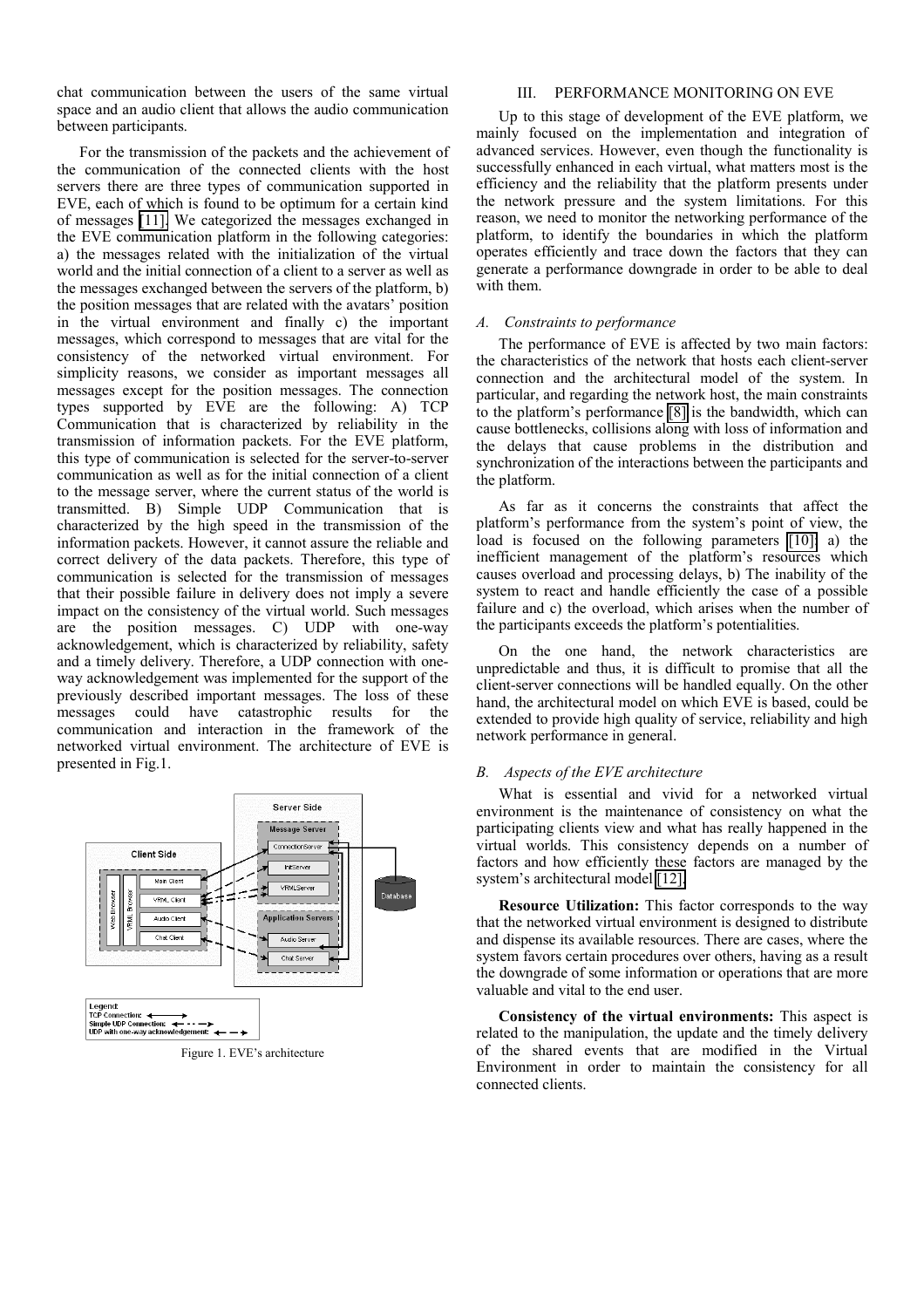**Failure Management:** This factor corresponds to the mechanisms that the platform uses to handle failures that might come up.

**Scalability:** This factor is related to the number of the clients that can be hosted efficiently by the EVE platform, in a way that preservers all the primitives of a networked virtual environment.

# *C. Parameters to be measured*

The parameters that should be monitored and estimated, in order to have accurate results about the networked performance of the EVE platform, arise from the constraints and the factors that were described in the previous subsections. More precisely, we can answer how efficiently and reliably are EVE's functions over the network by evaluating the parameters and variables that are vital for the system [\[9\].](#page-3-0) These parameters are the following: a) the number of the requests that are launched by the host servers that could be either the message server or one of the application servers, b) the number of the messages that are disallowed due to system failures or network congestions, c) the number of the replies that return to the host servers from the connected clients, d) the time it takes to the message server or to the application servers to build a message before transmitting it to the corresponding clients, e) the time it takes a request to return as a reply from the client, f) the time it takes to a host server to process the requests that are received by the connected clients, g) the time it takes to the host servers to transfer a message on the network, h) the time that a message spends on the network, i) the time it takes to the message server and the application servers to exchange messages, j) the average bandwidth that each message and packet type requires, k) the memory usage of the host servers during the processing of the different types of messages and packets and l) the CPU usage of the host servers for the processing of the connected clients' requests.

Table I presents the parameters that will be measured and the aspects of the system that each of these parameters affects.

# IV. OPTIMIZING PERFORMANCE

As described, in its current form EVE is based on a simple architectural model that can support efficiently only a limited number of parallel virtual worlds and simultaneous users. However, during the primer implementation of the EVE platform, we took into account the possible need for extension due to increased demand and participation. The new architectural model uses the same rational as the original model, which means that both the processing load as well as the communication load should be distributed regarding with the connections and requests [\[4\].](#page-3-0)

# *A. Extended Architectural Model*

The new model, which will be used for the extension of the EVE platform, is still based on two types of servers, the message server and the application servers. The model on which the extended architecture for the optimization of the platform is based, can be seen in Fig. 2.



Figure 2. Expanded architectural model

The number of the message servers can be increased regarding the client connections and the processing load. Each message server shelters a certain number of virtual worlds. This number will result from the performance monitoring that we will conduct on EVE.

However, the main concept and innovation of this architectural model is the fact that each message server is a back up server for a number of the rest message servers. This implies that if a failure happens, the clients supported and hosted by the "damaged" message server can be distributed to the other servers of the system. In addition, each message server can be a client to another message server, when the processing load of the first one exceeds its hosting capabilities.

Regarding the application servers, their communication with the message servers and the clients is similar to the simple model, in which EVE is currently based, with one basic difference. Every time, that a clients sends a request to one of the application servers, the application server communicates with the ConnectionServer of all available message servers, in order to certify the identity of the client which has posted the request. After this verification has been completed, the application server communicates directly with the interested clients.

Finally, regarding the network communication, this is still based on the three types of communication, presented above: the TCP communication, the simple UDP communication and the UDP communication with one-way acknowledgement.

#### *B. Optimizing the aspects of the system*

In this subsection we will describe why we proposed the specific architectural model for the expansion of our networked virtual environment and in particular, how we expect to optimize the aspects of the system, presented in a previous section. Firstly, this approach improves the resource utilization and management since the processing load has been divided in multiple host servers. Thus, each server is concentrated in supporting a number of clients that it can handle efficiently. Regarding the sharing of events, this is realized faster, since each message server that is responsible for the sharing, updates and distributes the shared events of a certain number of virtual environments, which it hosts. In addition, the failures are handled more effectively since, at any time, the tasks of the "damaged" message server can be carried out by another back up server. Finally, this architectural model makes the platform